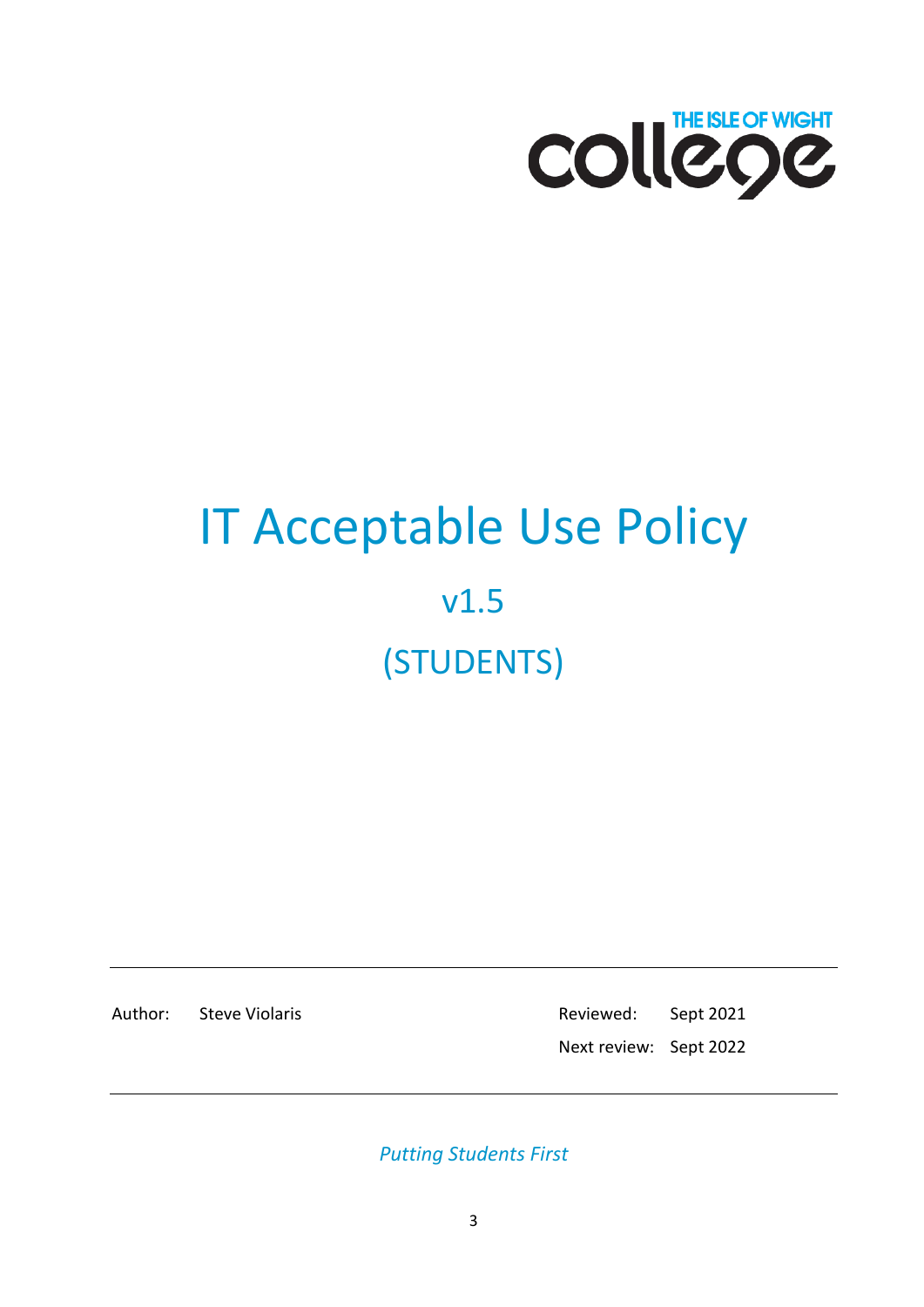# Table of Contents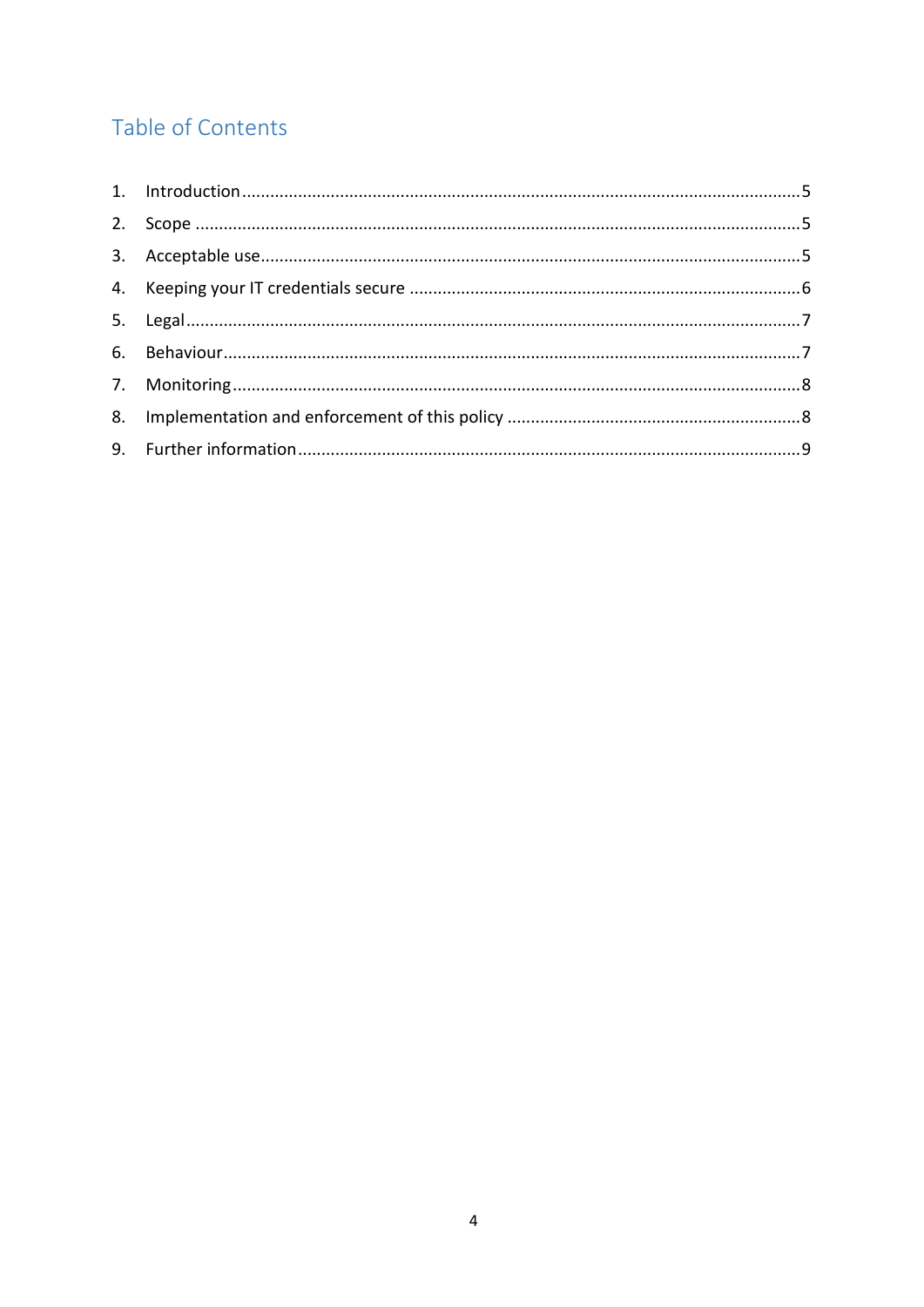### <span id="page-2-0"></span>1. Introduction

- 1.1 The aim of this policy is to ensure that Isle of Wight College's IT facilities are used safely, lawfully and equitably.
- 1.2 This policy provides a framework for using IT resources (e.g. all computing, telecommunication, and networking facilities) provided by the college. It should be interpreted such that it has the widest application, in particular references to IT services should, where appropriate, be taken to include departmental or other system managers responsible for the provision of an IT service. This policy should be interpreted so as to encompass new and developing technologies and uses, which may not be explicitly referred to.
- 1.3 Members of the college and all other users of the college's facilities are bound by the provisions of these policies in addition to this Acceptable Use Policy. They are also bound by such other policies as are published via the college on the college website. It is the responsibility of all users of the Isle of Wight College's IT services to read and understand this policy. Users should also be aware that the college will monitor their use of its computer systems, devices and digital communications.

#### <span id="page-2-1"></span>2. Scope

- 2.1 This policy applies to anyone using college IT facilities (hardware, software, data, network access, telephony, services provided by licensed third parties, online cloud services or using college IT credentials) including students, and third party individuals who have been given access for specific purposes. The term college IT facilities refers to all IT facilities. It is the responsibility of all users of the college's IT facilities to read, understand and comply with this policy and any additional policies related to their activities, including other relevant information [security policies.](http://www.lboro.ac.uk/services/it/student/help/policies/)
- 2.2 You must comply with any reasonable written or verbal instructions issued by people with delegated authority in support of this policy. If you feel that any such instructions are unreasonable or are not in support of this policy, you may appeal to the Head of IT.

#### <span id="page-2-2"></span>3. Acceptable use

- 3.1 IT resources are provided primarily for academic and operational purposes to support learning and teaching, research, enterprise and other work of the college.
- 3.2 Whilst the principles of academic freedom will be fully respected, facilities must only be used responsibly, in accordance with the law and not to bring the college into disrepute.
- 3.3 College IT facilities may be accessed via college owned devices or via personally owned devices. However, this policy is applicable, regardless of the ownership of the device used. Personally-owned devices must be maintained with up to date anti-virus software (where appropriate), system patches and kept secure. It is the responsibility of the owner to ensure that there is a licence for all software installed on privately owned equipment. If plugging in any device to the college's mains electricity supply, users must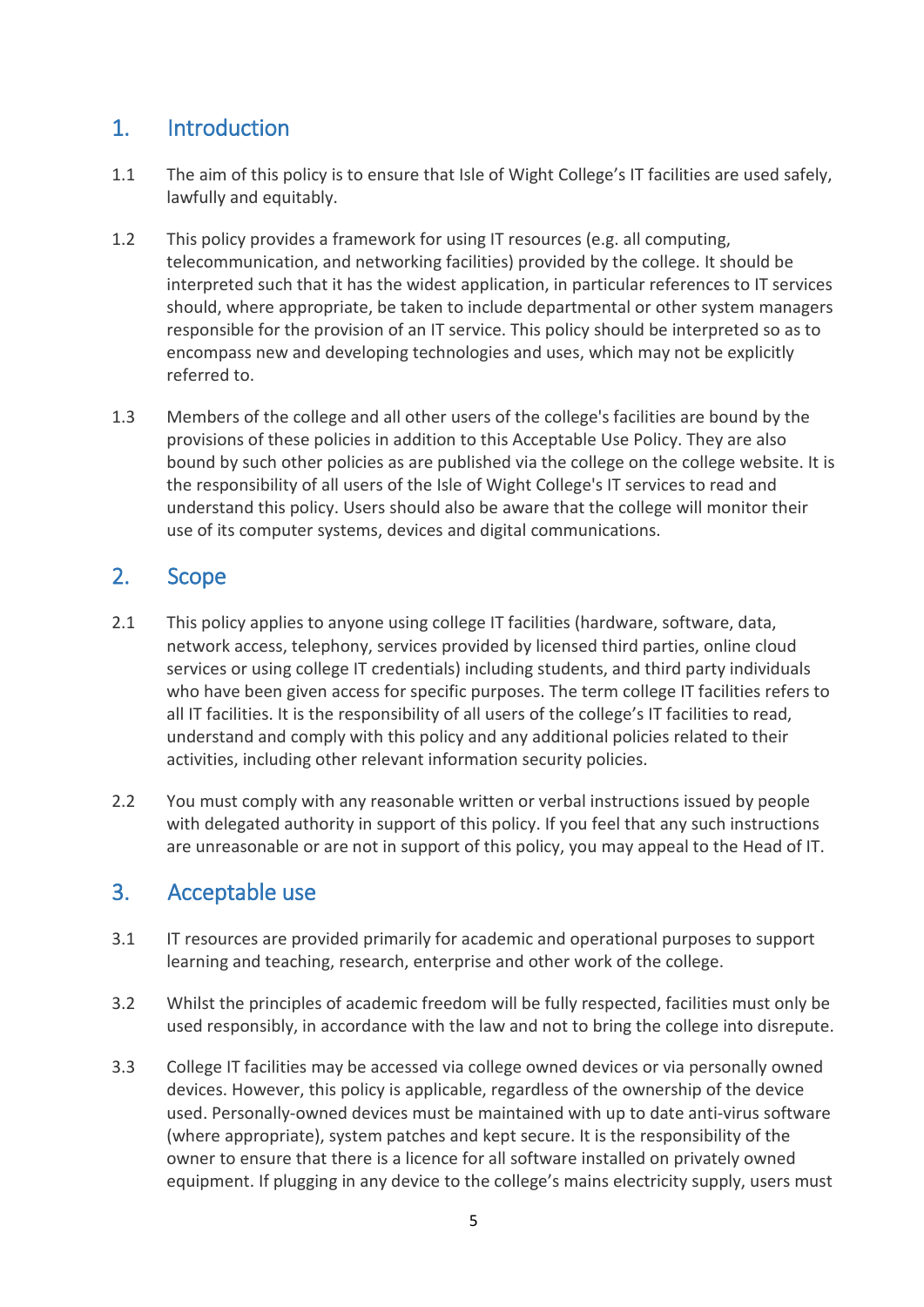abide by the college's inspection/testing of portable electrical appliances (PAT) policy. Devices provided by the college for personal use must also be kept secure in a similar manner.

- 3.4 Use of the facilities for personal activities is permitted, provided that it does not infringe the law or college policies and does not interfere with others' valid. However, this is a privilege that may be withdrawn by the college, at any point, if such use is not in accordance with this policy.
- 3.5 Using college owned or managed services for commercial work for outside bodies that is being undertaken on a personal basis, solely for personal gain and not through college channels, requires explicit permission from the Head of IT.
- 3.6 College email addresses and associated systems must be used for all official college business, in order to facilitate auditability and institutional record keeping.
- 3.7 When using the college's IT facilities, you remain subject to all relevant laws and policies, and, when accessing services from another legal jurisdiction, you must abide by all relevant local laws, as well as those applicable to the location of the service. Following the requirements of this policy, and other college policies and procedures applicable to your activities, should normally ensure that you comply with the law. If you have any concerns about whether planned actions might be regarded as unlawful, please contact the IT helpdesk for further advice.
- 3.8 Further details of what constitutes acceptable and unacceptable use is provided in the subsequent sections of this policy.

#### <span id="page-3-0"></span>4. Keeping your IT credentials secure

- 4.1 You must take all reasonable precautions to safeguard your username, password and any other IT credentials issued to you. Advice is available on the choice of passwords. You must not allow anyone else to use your IT credentials. No one has the authority to ask you for your password, and you must not disclose it to anyone, including the IT helpdesk.
- 4.2 You will be held responsible for all activities undertaken using your IT credentials including while accessing systems by remote connection. You should only use the access to college systems provided to you for the purpose which that access was granted. You must not store data/documents on any system that does not require a college log-on and/or has been approved by the Head of IT.
- 4.3 You must not attempt to obtain or use anyone else's credentials. You must not impersonate someone else or otherwise disguise your identity when using the IT facilities.
- 4.4 Do not leave a workstation logged in and unattended. You are advised to lock computers if you intend to take a short break. This prevents other users from accessing your account.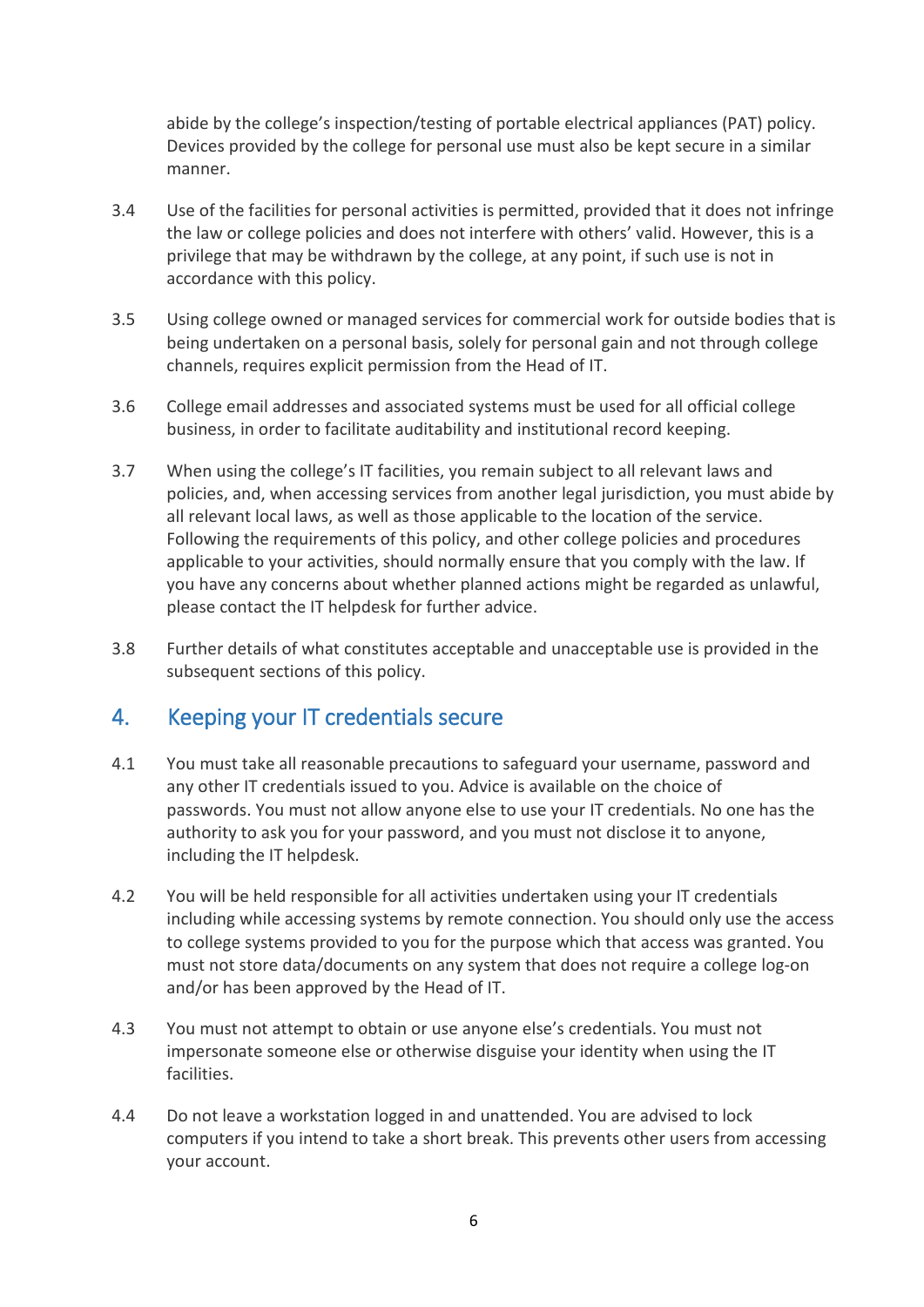## <span id="page-4-0"></span>5. Legal

- 5.1 You must not infringe copyright, or break the terms of licences for software or other material.
- 5.2 You must not create, download, store or transmit unlawful material, or material that is indecent, offensive, threatening or discriminatory. In the event that there is a genuine academic need to carry out an activity which might be interpreted as being in breach of the law (e.g. the deliberate viewing or accessing of sites or media which are specifically designed to promote terrorism or which are directly linked to a proscribed terrorist organisation) the college must be made aware of your plans in advance and prior permission to access must be obtained from the Head of IT or the Head of Student Advocacy and Safeguarding.

#### <span id="page-4-1"></span>6. Behaviour

- 6.1 The conduct of students when using the college's IT facilities should always be in line with the [institution's values,](http://www.lboro.ac.uk/strategy/mission/) including the use of online and social networking platforms. When using college IT facilities, you must not:
	- cause needless offence, concern or annoyance to others including posting of inappropriate comments about students or members of staff (genuine scholarly criticism and debate is acceptable)
	- use the IT facilities in a way that interferes with others' valid use of them
	- undertake any illegal activity including the downloading and storing of copyright information, except under a relevant licence, or with permission from the copyright owner
	- view, store or print pornographic images or video
	- the retention or propagation of sites or media which are specifically designed to promote terrorism or which are directly linked to a proscribed terrorist organisation, except in the course of recognised research or teaching that is permitted under UK and international law
	- send spam (unsolicited bulk email), forge addresses, or use college mailing lists other than for legitimate purposes related to college activities
	- deliberately or recklessly consume excessive IT resources such as processing power, bandwidth, storage or consumables
	- undertake any activity which jeopardises the security, integrity, performance or reliability of electronic devices, computer equipment, software, data and other stored information. This includes undertaking any unauthorised penetration testing or vulnerability scanning or the monitoring or interception of network traffic, without permission
	- deliberately or recklessly introduce malware or viruses
	- attempt to disrupt or circumvent IT security measures.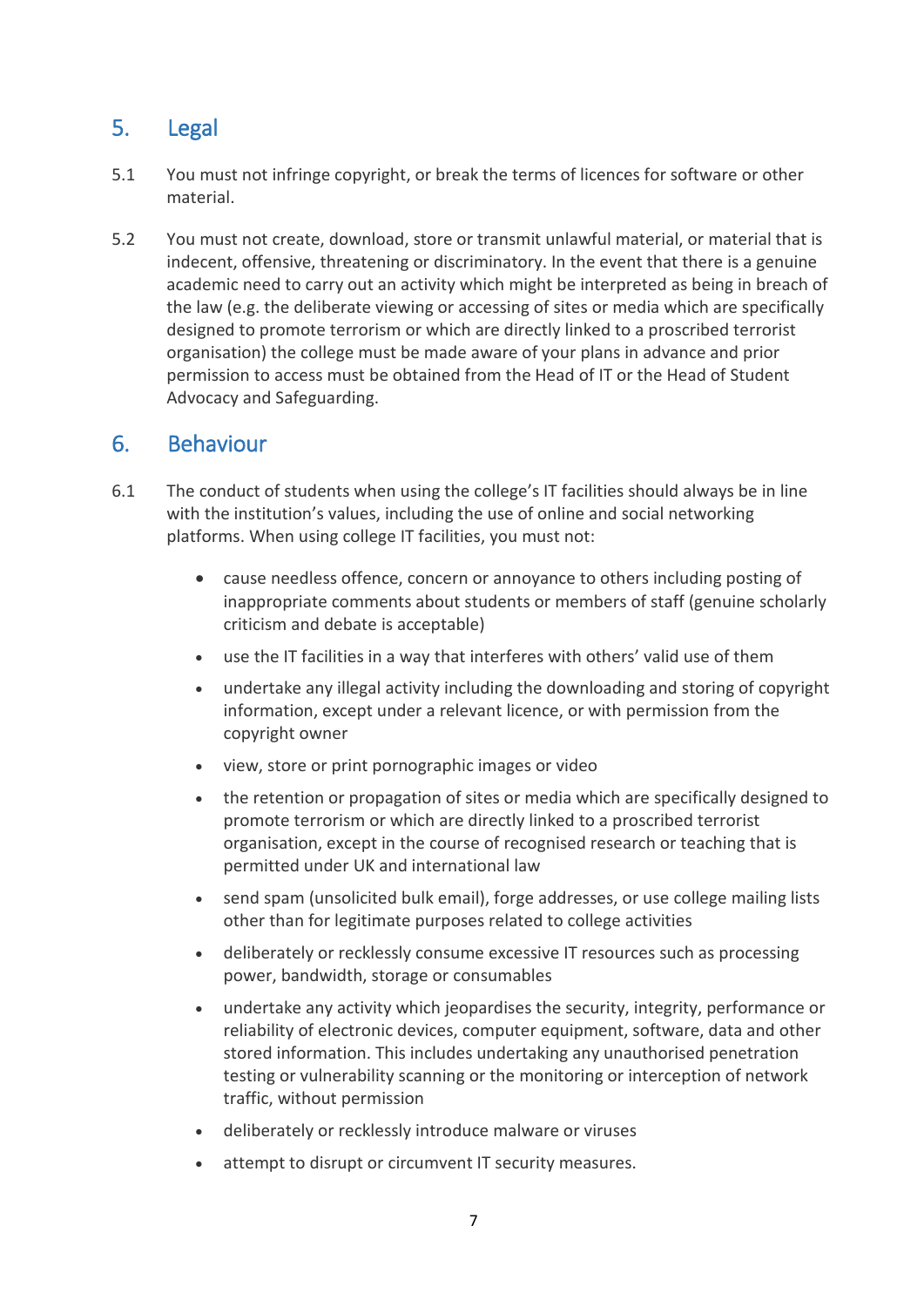## <span id="page-5-0"></span>7. Monitoring

- 7.1 The Isle of Wight College records and monitors the use of its IT facilities, under the Regulation of Investigatory Powers Act (2000) for the purposes of:
	- The effective and efficient planning and operation of the IT facilities
	- Investigation, detection and prevention of infringement of the law
	- Investigation of alleged misconduct by staff or students.
- 7.2 The Isle of Wight College will comply with lawful requests for information from government and law enforcement agencies.
- 7.3 The college uses proactive monitoring, including keyword detection, to supplement both its filtering and the normal supervision of young people. This is intended to safeguard all users of college systems and meet the duty of care outlined by Ofsted and the Prevent duty guidance. Users should be aware that their use of the internet and college systems will be monitored and that inappropriate use will be dealt with through the normal college disciplinary procedures.
- 7.4 The college reserves the right to inspect any and all files stored on computers in all areas of the network in order to assure compliance with policy. The college may also review internet activity and analyse usage patterns where there is cause to suspect inappropriate use. Auditors (internal or external) have the right to access any computer files and systems in the performance of their duties.
- 7.5 Access to workspaces, email, and/or individual IT usage information will not normally be given to a member of staff unless authorised by the Head of IT, or nominee, who will use their discretion.

#### <span id="page-5-1"></span>8. Implementation and enforcement of this policy

- 8.1 You must comply with any reasonable written or verbal instructions issued by people with delegated authority in support of the implementation of this policy. If you feel that any such instructions are unreasonable or are not in support of this policy, you may [make a complaint u](http://www.lboro.ac.uk/governance/ordinances/37/current/)nder the relevant procedures.
- 8.2 If you believe this policy has been infringed, you should report the matter to IT services at the earliest opportunity. Follow up action will be considered carefully. Genuinely accidental infringement will be treated with understanding but any deliberate or willfully negligent infringement of this policy is likely to result in disciplinary action being taken. Penalties may include withdrawal of services and/or fines. Offending material will be removed.
- 8.3 Information about deliberate infringement or illegal activities may be passed to appropriate law enforcement agencies, and any other organisations whose requirements may have been breached.
- 8.4 The Isle of Wight College reserves the right to recover from you any costs incurred as a result of your infringement.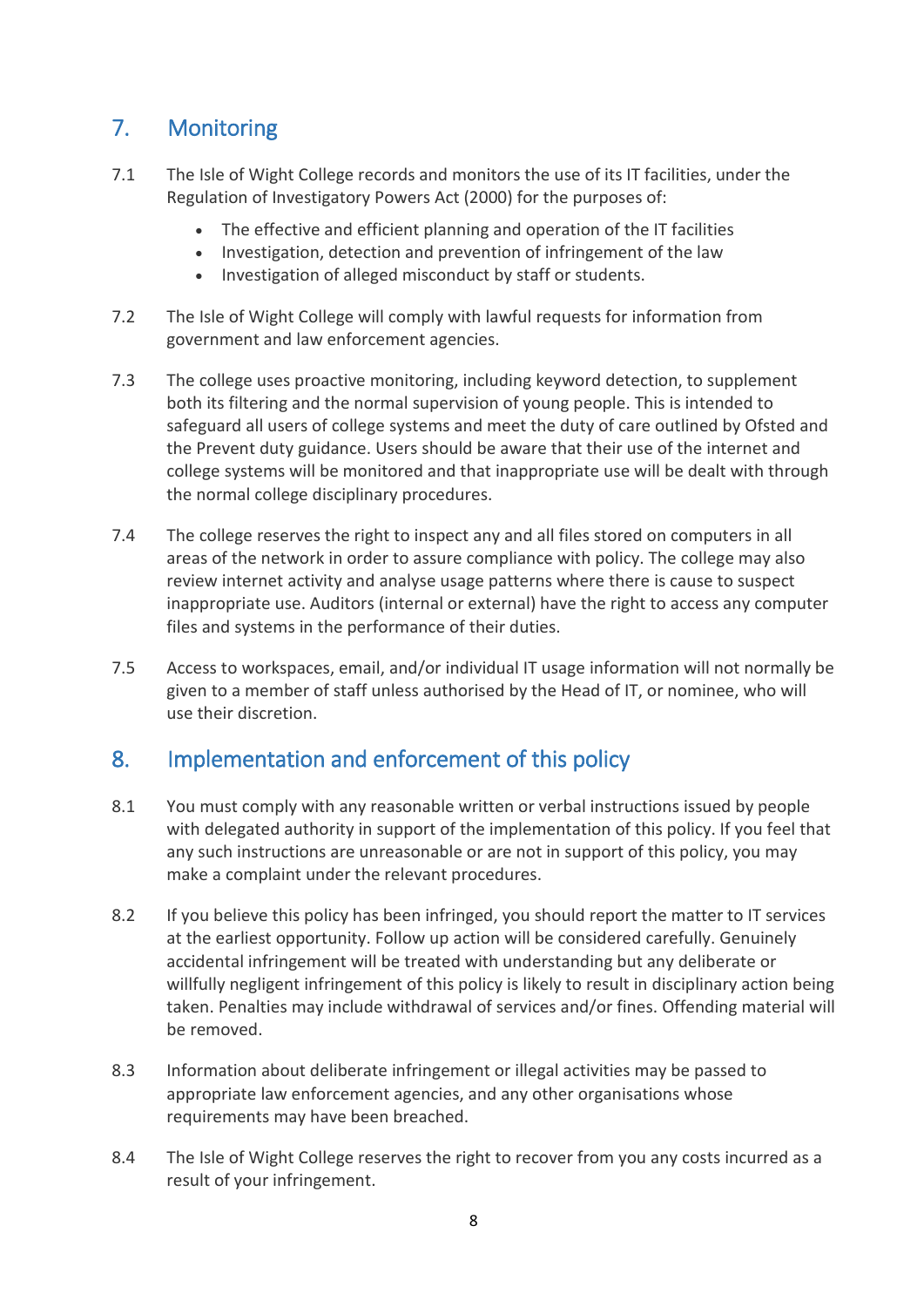#### <span id="page-6-0"></span>9. Further information

- 9.1 Details of relevant policies and sources of information can be found below:
	- The Isle of Wight College website > Policies and Legal <https://www.iwcollege.ac.uk/information/policies-legal/>
		- o Freedom of Information Policy
		- o Data Protection Policy and Data Retention Schedule Policy
		- o Safeguarding Policy
	- Jisc and Janet Acceptable Use Policy <https://community.jisc.ac.uk/library/acceptable-use-policy>
	- Eduserv User Acknowledgement of Third Party Rights [http://www.eduserv.org.uk/services/Chest-Agreements/about-our-licences/user](http://www.eduserv.org.uk/services/Chest-Agreements/about-our-licences/user-obligations)[obligations](http://www.eduserv.org.uk/services/Chest-Agreements/about-our-licences/user-obligations)
	- Prevent Guidance for Further Education Colleges [https://www.gov.uk/government/uploads/system/uploads/attachment\\_data/file/4](https://www.gov.uk/government/uploads/system/uploads/attachment_data/file/445915/Prevent_Duty_Guidance_For_Further_Education__England__Wales_-Interactive.pdf) 45915/Prevent Duty Guidance For Further Education England Wales -[Interactive.pdf](https://www.gov.uk/government/uploads/system/uploads/attachment_data/file/445915/Prevent_Duty_Guidance_For_Further_Education__England__Wales_-Interactive.pdf)
	- GDPR Guidance [https://ico.org.uk/for-organisations/guide-to-the-general-data-protection](https://ico.org.uk/for-organisations/guide-to-the-general-data-protection-regulation-gdpr/)[regulation-gdpr/](https://ico.org.uk/for-organisations/guide-to-the-general-data-protection-regulation-gdpr/)
- 9.2 The user must comply with all relevant legislation and legal precedent, including the provisions of the following specifically related Acts of Parliament, or any re-enactment thereof:
	- Computer Misuse Act 1990 <http://www.legislation.gov.uk/ukpga/1990/18/contents>
	- Data Protection Act 1998 <http://www.legislation.gov.uk/ukpga/1998/29/contents>
	- Counter-Terrorism and Security Act 2015 <http://www.legislation.gov.uk/ukpga/2015/6/contents/enacted>
	- Obscene Publications Act 1959 <http://www.legislation.gov.uk/ukpga/Eliz2/7-8/66/contents>
	- Copyright, Designs and Patents Act 1988 <http://www.legislation.gov.uk/ukpga/1988/48/contents>
	- Regulation of Investigatory Powers Act 2000 <http://www.legislation.gov.uk/ukpga/2000/23/contents>
	- Telecommunications (Lawful Business Practice) (Interception of Communications) Regulations 2000 <http://www.legislation.gov.uk/uksi/2000/2699/contents/made>